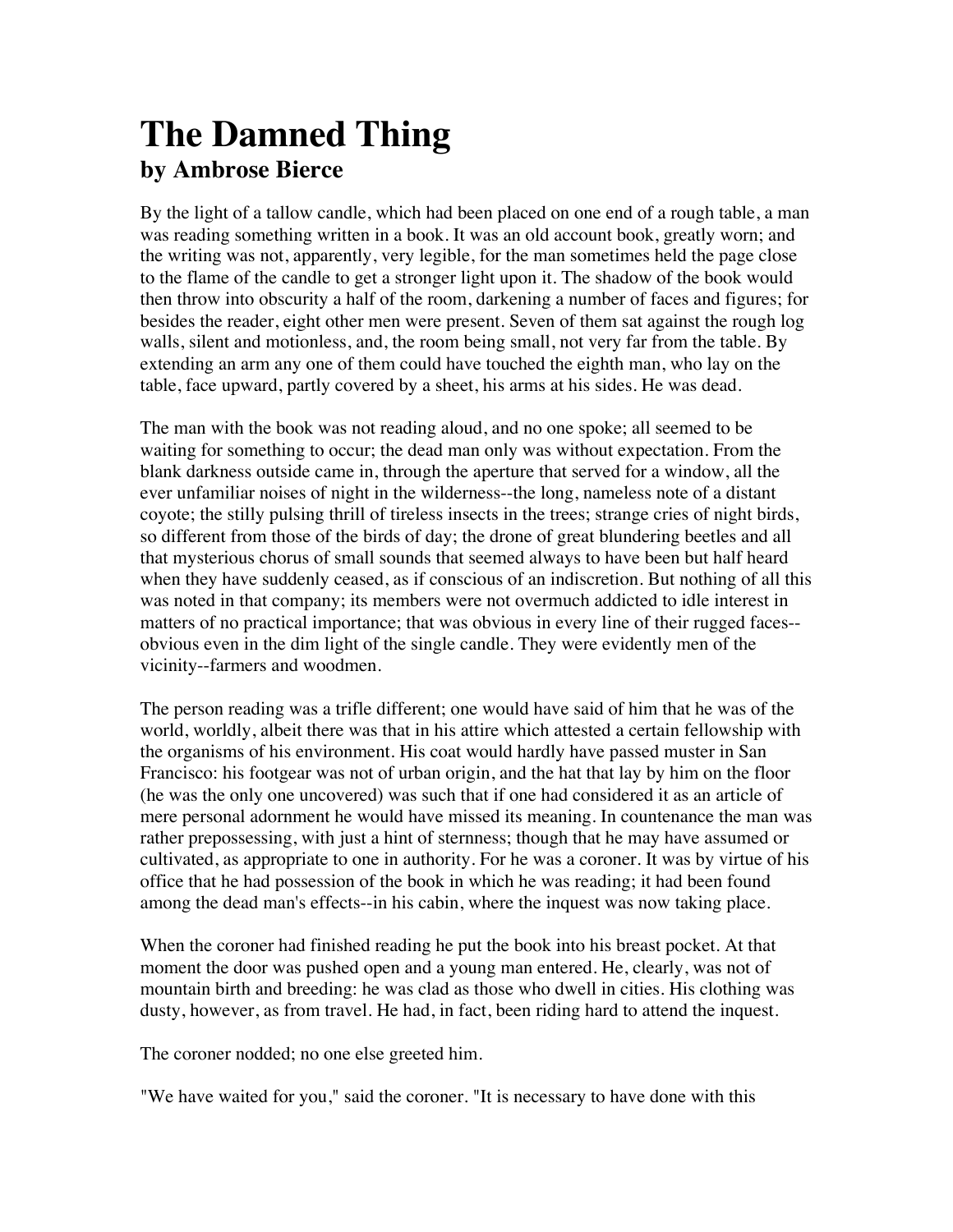business to-night."

The young man smiled. "I am sorry to have kept you," he said, "I went away, not to evade your summons, but to post to my newspaper an account of what I suppose I am called back to relate."

The coroner smiled.

"The account that you posted to your newspaper," he said, "differs probably from that which you will give here under oath."

"That," replied the other, rather hotly and with a visible flush, "is as you choose. I used manifold paper and have a copy of what I sent. It was not written as news, for it is incredible, but as fiction. It may go as a part of my testimony under oath."

"But you say it is incredible."

"That is nothing to you, sir, if I also swear that it is true."

The coroner was apparently not greatly affected by the young man's manifest resentment. He was silent for some moments, his eyes upon the floor. The men about the sides of the cabin talked in whispers, but seldom withdrew their gaze from the face of the corpse. Presently the coroner lifted his eyes and said: "We will resume the inquest."

The men removed their hats. The witness was sworn.

"What is your name?" the coroner asked.

"William Harker."

"Age?"

"Twenty-seven."

"You knew the deceased, Hugh Morgan?"

"Yes."

"You were with him when he died?"

"Near him."

"How did that happen--your presence, I mean?"

"I was visiting him at his place to shoot and fish. A part of my purpose, however, was to study him, and his odd, solitary way of life. He seemed a good model for a character in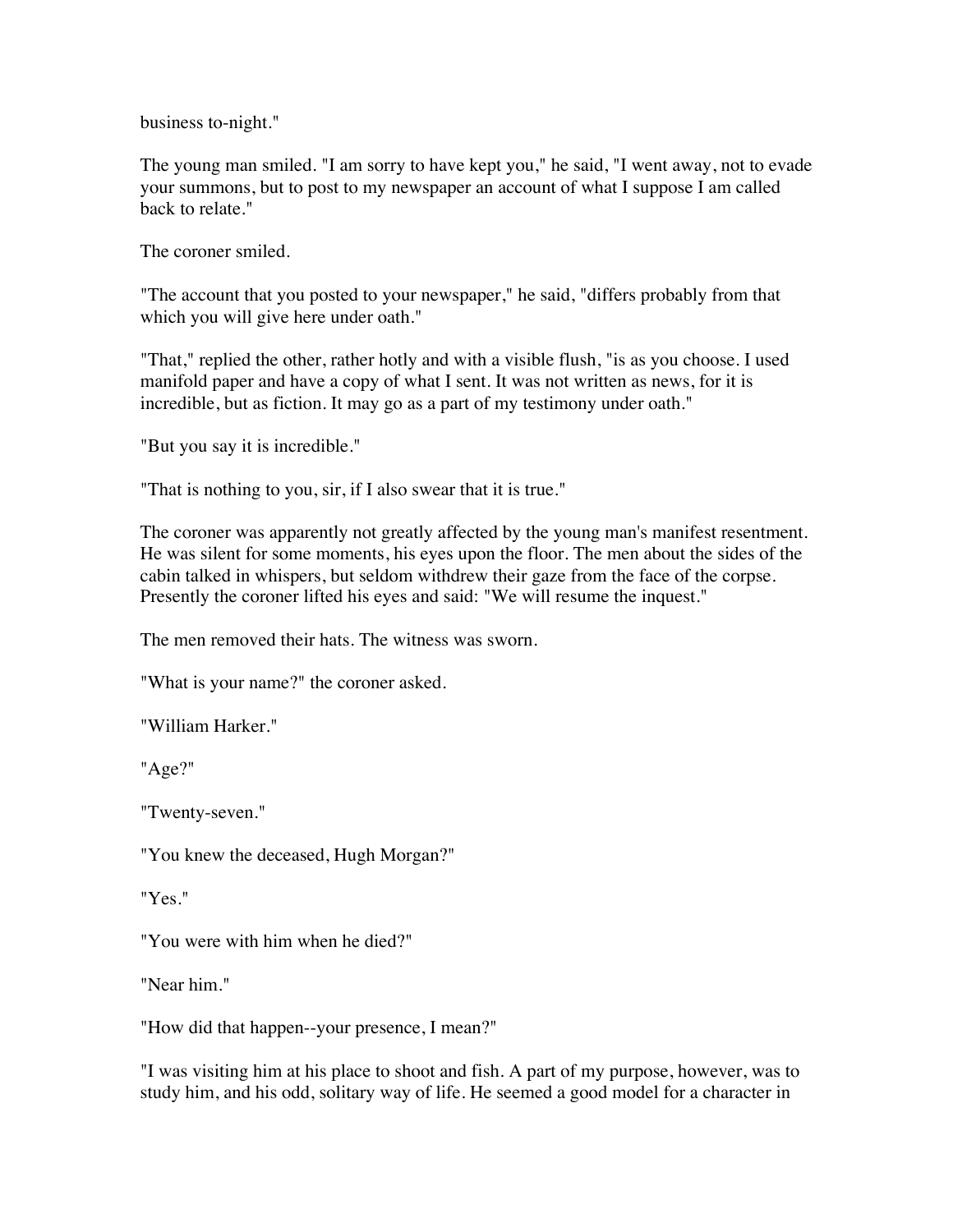fiction. I sometimes write stories."

"I sometimes read them."

"Thank you."

"Stories in general--not yours."

Some of the jurors laughed. Against a sombre background humour shows high lights. Soldiers in the intervals of battle laugh easily, and a jest in the death chamber conquers by surprise.

"Relate the circumstances of this man's death," said the coroner. "You may use any notes or memoranda that you please."

The witness understood. Pulling a manuscript from his breast pocket he held it near the candle, and turning the leaves until he found the passage that he wanted, began to read.

## **II**

"...The sun had hardly risen when we left the house. We were looking for quail, each with a shot-gun, but we had only one dog. Morgan said that our best ground was beyond a certain ridge that he pointed out, and we crossed it by trail through the chaparral. On the other side was comparatively level ground, thickly covered with wild oats. As we emerged from the chaparral, Morgan was but a few yards in advance. Suddenly, we heard, at a little distance to our right, and partly in front, a noise as of some animal thrashing about in the bushes, which we could see were violently agitated.

" 'We've started a deer,' I said. 'I wish we had brought a rifle.'

"Morgan, who had stopped and was intently watching the agitated chaparral, said nothing, but had cocked both barrels of his gun, and was holding it in readiness to aim. I thought him a trifle excited, which surprised me, for he had a reputation for exceptional coolness, even in moments of sudden and imminent peril.

" 'O, come!' I said. 'You are not going to fill up a deer with quail-shot, are you?"

"Still he did not reply; but, catching a sight of his face as he turned it slightly toward me, I was struck by the pallor of it. Then I understood that we had serious business on hand, and my first conjecture was that we had 'jumped' a grizzly. I advanced to Morgan's side, cocking my piece as I moved.

"The bushes were now quiet, and the sounds had ceased, but Morgan was as attentive to the place as before.

" 'What is it? What the devil is it?' I asked.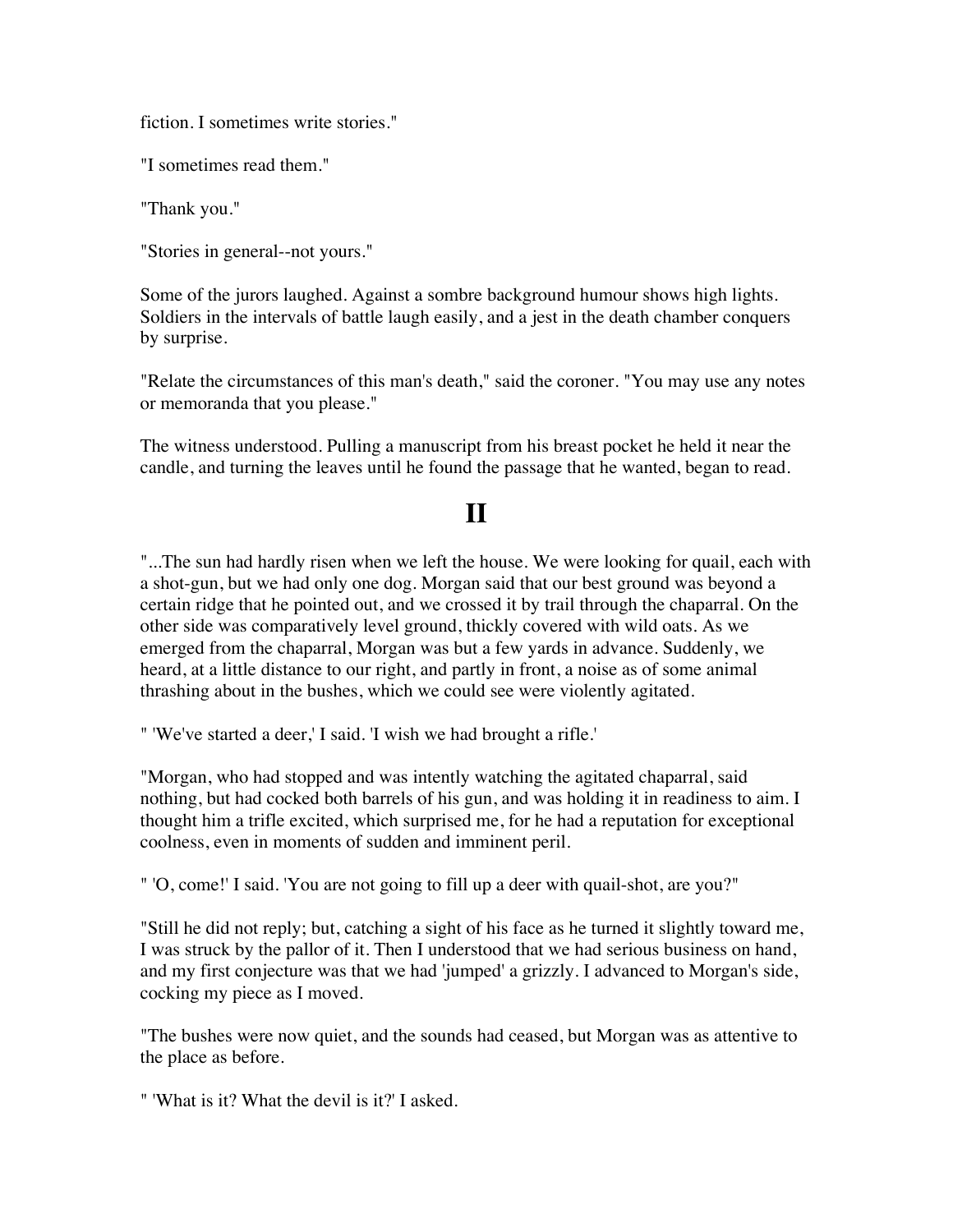" 'That Damned Thing!' he replied, without turning his head. His voice was husky and unnatural. He trembled visibly.

"I was about to speak further, when I observed the wild oats near the place of the disturbance moving in the most inexplicable way. I can hardly describe it. It seemed as if stirred by a streak of wind, which not only bent it, but pressed it down--crushed it so that it did not rise, and this movement was slowly prolonging itself directly toward us.

"Nothing that I had ever seen had affected me so strangely as this unfamiliar and unaccountable phenomenon, yet I am unable to recall any sense of fear. I remember--and tell it here because, singularly enough, I recollected it then--that once, in looking carelessly out of an open window, I momentarily mistook a small tree close at hand for one of a group of larger trees at a little distance away. It looked the same size as the others, but, being more distinctly and sharply defined in mass and details, seemed out of harmony with them. It was a mere falsification of the law of aerial perspective, but it startled, almost terrified me. We so rely upon the orderly operation of familar natural laws that any seeming suspension of them is noted as a menace to our safety, a warning of unthinkable calamity. So now the apparently causeless movement of the herbage, and the slow, undeviating approach of the line of disturbance were distinctly disquieting. My companion appeared actually frightened, and I could hardly credit my senses when I saw him suddenly throw his gun to his shoulders and fire both barrels at the agitated grass! Before the smoke of the discharge had cleared away I heard a loud savage cry--a scream like that of a wild animal--and, flinging his gun upon the ground, Morgan sprang away and ran swiftly from the spot. At the same instant I was thrown violently to the ground by the impact of something unseen in the smoke--some soft, heavy substance that seemed thrown against me with great force.

"Before I could get upon my feet and recover my gun, which seemed to have been struck from my hands, I heard Morgan crying out as if in mortal agony, and mingling with his cries were such hoarse, savage sounds as one hears from fighting dogs. Inexpressibly terrified, I struggled to my feet and looked in the direction of Morgan's retreat; and may heaven in mercy spare me from another sight like that! At a distance of less than thirty yards was my friend, down upon one knee, his head thrown back at a frightful angle, hatless, his long hair in disorder and his whole body in violent movement from side to side, backward and forward. His right arm was lifted and seemed to lack the hand--at least, I could see none. The other arm was invisible. At times, as my memory now reports this extraordinary scene, I could discern but a part of his body; it was as if he had been partly blotted out--I can not otherwise express it--then a shifting of his position would bring it all into view again.

"All this must have occurred within a few seconds, yet in that time Morgan assumed all the postures of a determined wrestler vanquished by superior weight and strength. I saw nothing but him, and him not always distinctly. During the entire incident his shouts and curses were heard, as if through an enveloping uproar of such sounds of rage and fury as I had never heard from the throat of man or brute!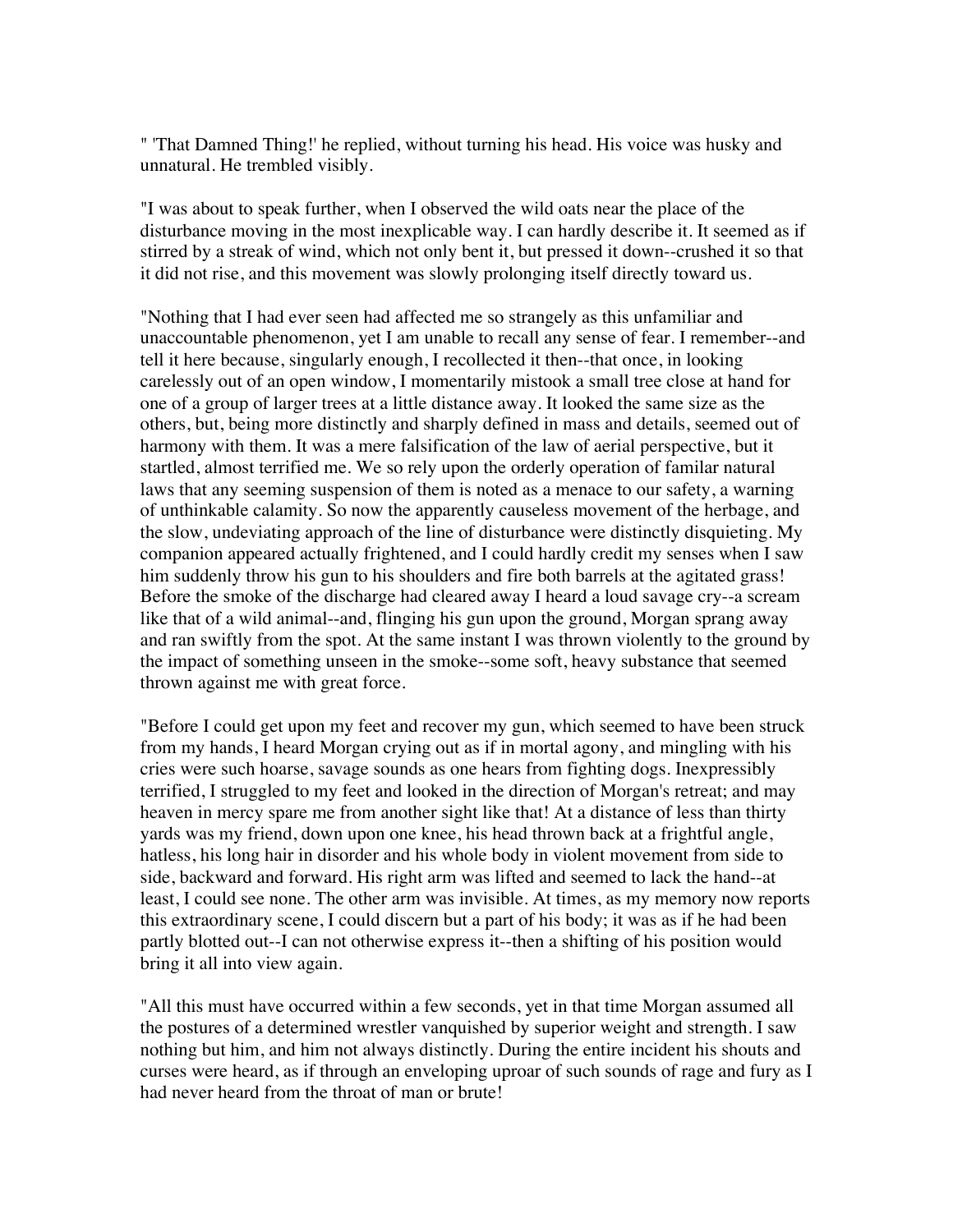"For a moment only I stood irresolute, then throwing down my gun, I ran forward to my friend's assistance. I had a vague belief that he was suffering from a fit or some form of convulsion. Before I could reach his side he was down and quiet. All sounds had ceased, but, with a feeling of such terror as even these awful events had not inspired, I now saw the same mysterious movement of the wild oats prolonging itself from the trampled area about the prostrate man toward the edge of a wood. It was only when it had reached the wood that I was able to withdraw my eyes and look at my companion. He was dead."

#### **III**

The coroner rose from his seat and stood beside the dead man. Lifting an edge of the sheet he pulled it away, exposing the entire body, altogether naked and showing in the candle-light a clay-like yellow. It had, however, broad maculations of bluish-black, obviously caused by extravasated blood from contusions. The chest and sides looked as if they had been beaten with a bludgeon. There were dreadful lacerations; the skin was torn in strips and shreds.

The coroner moved round to the end of the table and undid a silk handkerchief, which had been passed under the chin and knotted on the top of the head. When the handkerchief was drawn away it exposed what had been the throat. Some of the jurors who had risen to get a better view repented their curiosity, and turned away their faces. Witness Harker went to the open window and leaned out across the sill, faint and sick. Dropping the handkerchief upon the dead man's neck, the coroner stepped to an angle of the room, and from a pile of clothing produced one garment after another, each of which he held up a moment for inspection. All were torn, and stiff with blood. The jurors did not make a closer inspection. They seemed rather uninterested. They had, in truth, seen all this before; the only thing that was new to them being Harker's testimony.

"Gentlemen," the coroner said, "we have no more evidence, I think. Your duty has been already explained to you; if there is nothing you wish to ask you may go outside and consider your verdict."

The foreman rose--a tall, bearded man of sixty, coarsely clad.

"I should like to ask one question, Mr. Coroner," he said. "What asylum did this yer last witness escape from?"

"Mr. Harker," said the coroner, gravely and tranquilly, "from what asylum did you last escape?"

Harker flushed crimson again, but said nothing, and the seven jurors rose and solemnly filed out of the cabin.

"If you have done insulting me, sir," said Harker, as soon as he and the officer were left alone with the dead man, "I suppose I am at liberty to go?"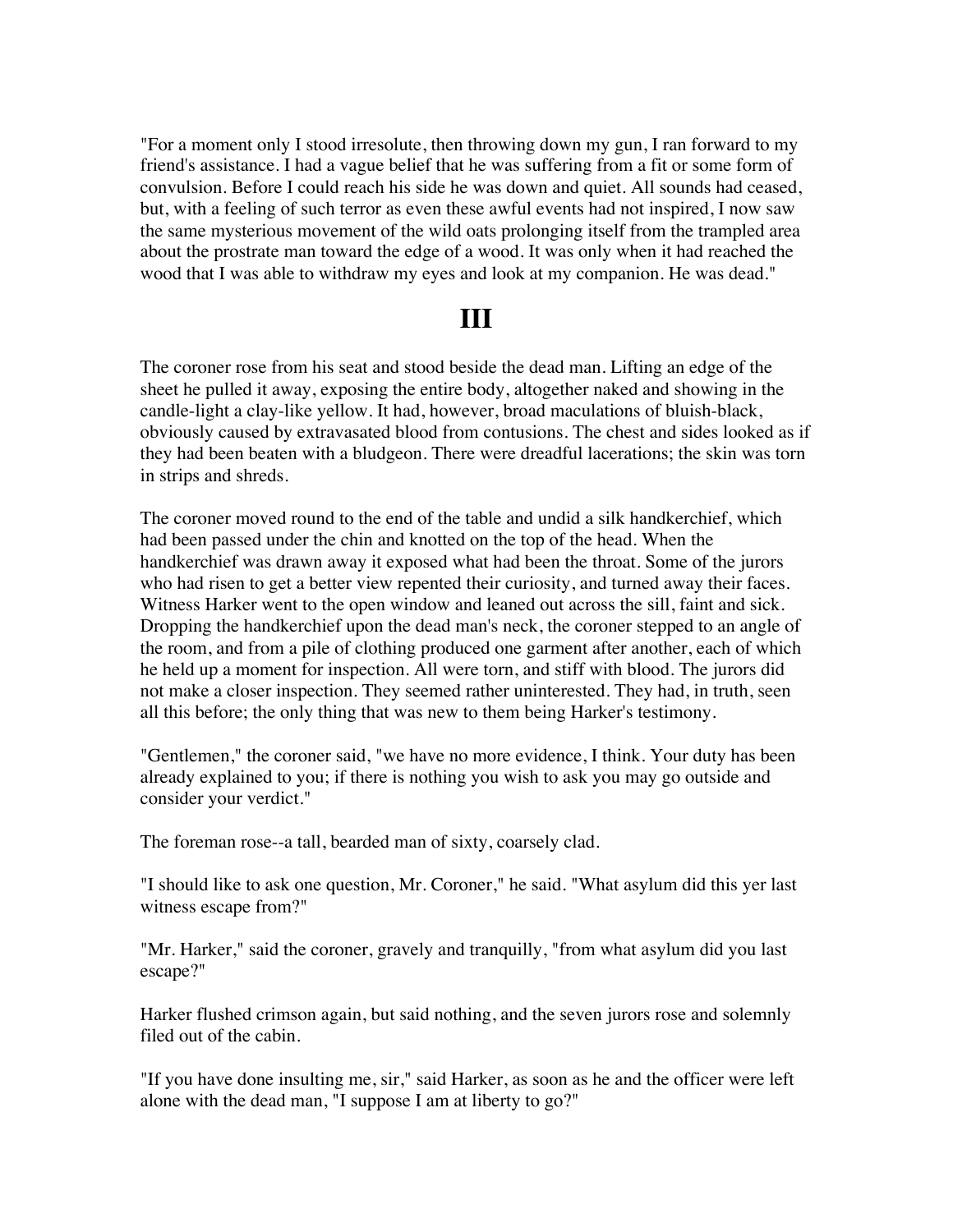"Yes."

Harker started to leave, but paused, with his hand on the door latch. The habit of his profession was strong in him--stronger than his sense of personal dignity. He turned about and said:

"The book that you have there--I recognise it as Morgan's diary. You seemed greatly interested in it; you read in it while I was testifying. May I see it? The public would like-- "

"The book will cut no figure in this matter," replied the official, slipping it into his coat pocket; "all the entries in it were made before the writer's death."

As Harker passed out of the house the jury re-entered and stood about the table, on which the now covered corpse showed under the sheet with sharp definition. The foreman seated himself near the candle, produced from his breast pocket a pencil and scrap of paper, and wrote rather laboriously the following verdict, which with various degrees of effort all signed:

"We, the jury, do find that the remains come to their death at the hands of a mountain lion, but some of us thinks, all the same, they had fits."

### **IV**

In the dairy of the late Hugh Morgan are certain interesting entries having, possibly, a scientific value as suggestions. At the inquest upon his body the book was not put in evidence; possibly the coroner thought it not worth while to confuse the jury. The date of the first of the entries mentioned cannot be ascertained; the upper part of the leaf is torn away; the part of the entry remaining is as follows:

"... would run in a half circle, keeping his head turned always toward the centre and again he would stand still, barking furiously. At last he ran away into the brush as fast as he could go. I thought at first that he had gone mad, but on returning to the house found no other alteration in his manner than what was obviously due to fear of punishment.

"Can a dog see with his nose? Do odours impress some olfactory centre with images of the thing emitting them?...

"Sept. 2.--Looking at the stars last night as they rose above the crest of the ridge east of the house, I observed them successively disappear--from left to right. Each was eclipsed but an instant, and only a few at the same time, but along the entire length of the ridge all that were within a degree or two of the crest were blotted out. It was as if something had passed along between me and them; but I could not see it, and the stars were not thick enough to define its outline. Ugh! I don't like this...."